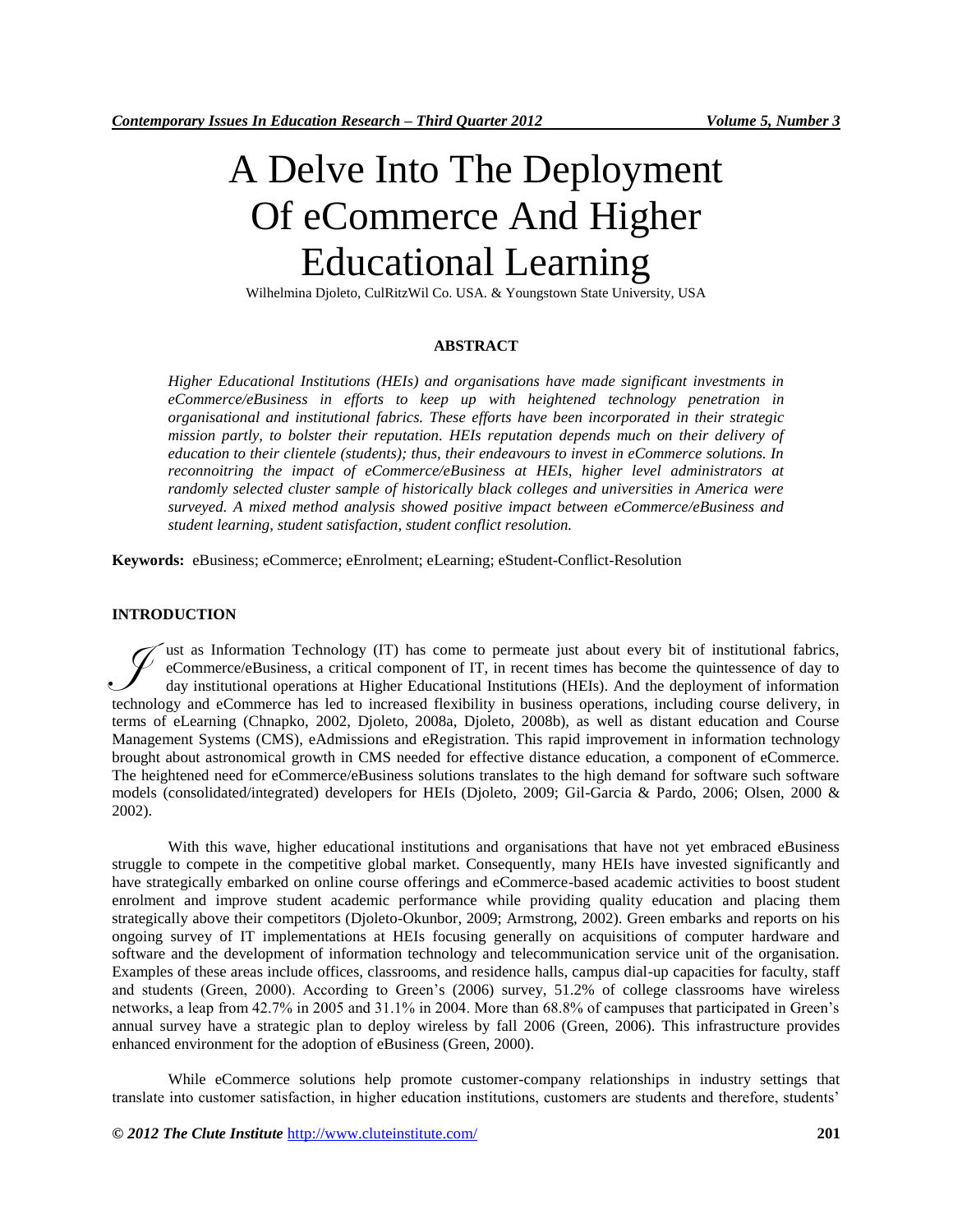## *Contemporary Issues In Education Research – Third Quarter 2012 Volume 5, Number 3*

satisfaction measures vitality and viability of the academic programs at the institution (Armstrong, 2002; (Devaraj, Fan & Kohli, 2002); Djoleto, 2008). Students' satisfaction may depend on their commitment to the institution vis-àvis their desire to attend that institution. The electronic chat and instant messaging are becoming ubiquitous applications in higher education institutions. These two technologies, along with electronic mail service and video conferencing form the bedrock of the eConferencing solution at institutions and are used on a daily basis for conflict resolutions. (Warger, 2003). (Djoleto-Okunbor, 2009; Gunasekaran, McGaughey & McNeil, 2004; Kalakota & Robinson, 2000; Ralston, Burke, Nakayama & Tolani, 2000).

The fluidity of data and information calls for vital attention to ensuring that these organisations and institutions ensure consistency, integrity, effeciency and effectiveness in the application of eBusiness solutions (Djoleto-Okunbor, 2008a, Djoleto-Okunbor, 2008b; Djoleto-Okunbor, 2008c; Kleiner & Maury, 2002; Kvavik, 2002; Robertson and Sarathy, 2003; Schneider, 2003).

This study reconnoitred a sample of 715 higher echelon administrators deemed erudite about their institutions' eCommerce solutions and ranking from Presidents/Chancellors to Directors and Deans from a random cluster sample of 55 HBCUs. Such institutions, as designated by U.S. Congress, were originally designed for underrepresented blacks who were denied education at Traditionally White Institutions (TWIs). Figure 1 depicts the relation between eCommerce and higher educational learning components.

*N.B.*: Tables and figures are available from author upon request.

## **BIVARIATE ANALYSIS**

From the table, the NoECS correlates positively with NSER  $(R=0.264, P=0.0001)$ , CSEC  $(R=0.320, P=0.0001)$  $P=0.001$ ). The variable InECS correlates positively with NSEAA (R=0.224, P=0.013), NOC (R=0.301, P=0.001), NSOC (R=0.261, P=0.004), NSER (R=0.314, P-0.0001), CSEC (0.226, P=0.026). The variable IaECS correlates positively with NSEAA (R=0.185, P=0.030), NOC (R=0.172, P=0.040), NSOC (R=0.172, P=0.038), NSER (R=0.332, P=0.0001), CSEC (R=0.414, P=0.0001).

Equally noticeable from the table 1 is that the dependent variable NaECS did not correlate significantly with any of the independent variables. Clearly, the length of time an eCommerce solution is implemented at an institution is not affected by any of the exploratory factors. It seems that once an eCommerce solution is adopted, it is generally updated for improved functionality and effectiveness and such replacement is seamless to affect the opinion of the respondents. The content analysis of the open ended questions in the survey instrument also supports this exegesis.

#### **CONTENT ANALYSIS**

Out of the 53 institutions from 22 states that participated, 24 institutions constituting 45.28% (47 Administrators overall) are either at initial stages of eCommerce implementation or had not acquired or invested adequately in eCommerce. These institutions are yet to experience full impact of eCommerce solutions in their daily administrative operations. Despite this, the content analysis of the responses to the open-ended questions result complements the quantitative analysis.

Also, 34 institutions approximately 64.15 % (80 Administrators overall) of the participating institutions indicated higher investment in eCommerce and increased job productivity of administrators due to eCommerce solutions. There was an indication that eCommerce solutions bolster satisfaction among administrators, faculty and students

#### **CONCLUSION**

These findings have provided direct relationships between variables pertinent to yielding positive impact of eCommerce solutions at institutions. Additionally, over half of the administrators from the study perceive that eCommerce solutions impact student enrolment positively. Students' satisfaction is sustained by adequate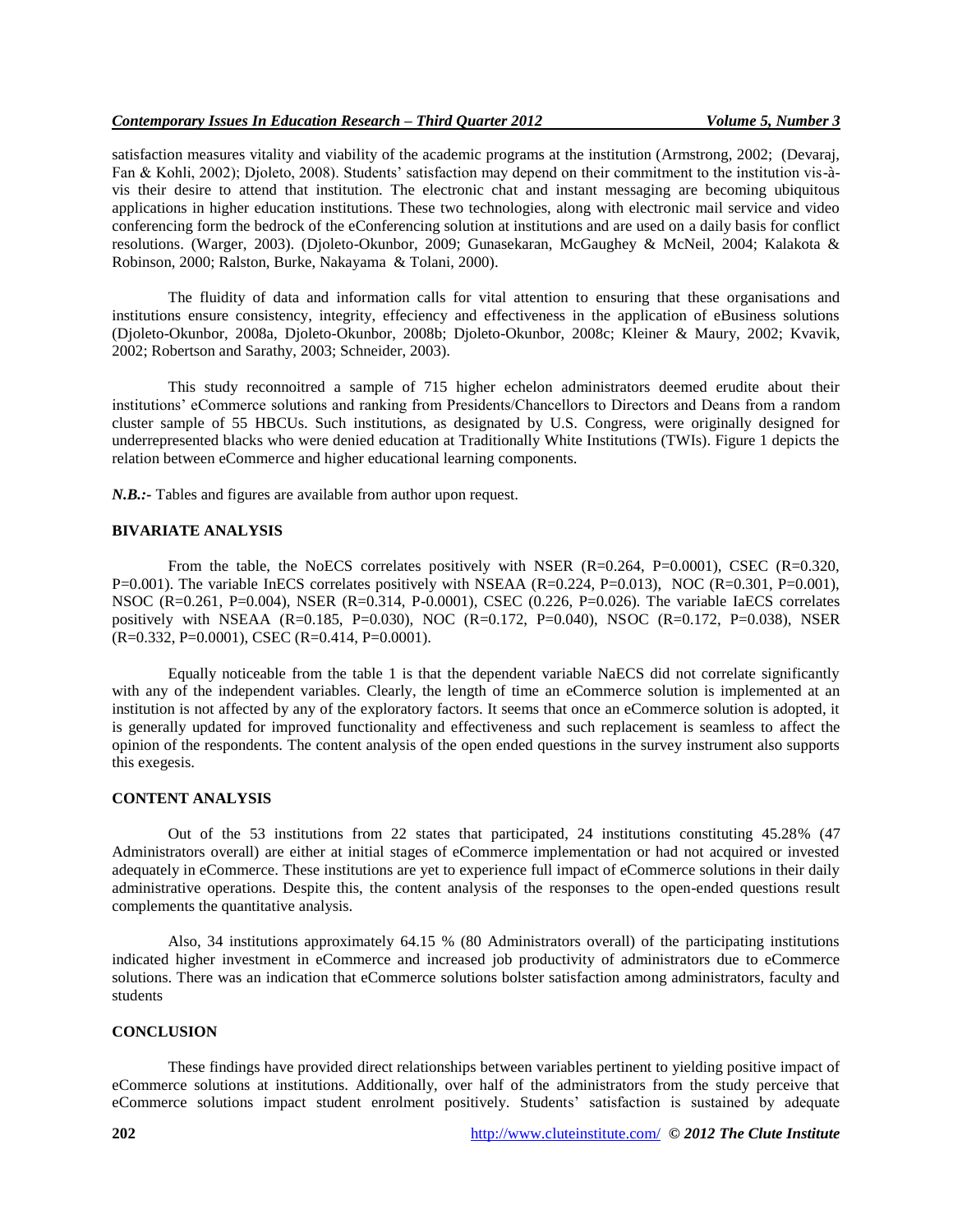eCommerce solutions. eCommerce solutions facilitate and promote faster and effective conflict resolution among students. Furthermore, over half of the administrators from the study perceive that eCommerce solutions impact student enrolment positively.

# **AUTHOR INFORMATION**

**Dr. Wilhelmina Djoleto** is an Assistant Professor at Youngstown State University. She is also the Founder, President and CEO of the CulRitzWil Co., a Management and Computer Information Systems Consultancy and a Culinary Services Company. She holds a BSc. degree in Computer Science, an M.S. in Applied Computer Science and a Ph.D. degree in Organizational Leadership from the University of Maryland Eastern Shore (UMES). Also, UMES, Dr. Djoleto held positions of Database Manager and Administrator and Lecturer. She teaches both graduate and undergraduate students. Dr. Djoleto has authored/co-authored several research publications spanning symplectic integration for power systems and the impact of eBusiness on institutions and organisations and serves as a reviewer for numerous journals. E-mail: wdjoleto@ysu.edu

# **REFERENCES**

- 1. Armstrong, C.P., & Sambamurthy, V. (1999). Information technology assimilation in firms: the influence of senior leadership and IT infrastructures. *Information Systems Research, 10*(4), 304-327.
- 2. Djoleto, W. (2008a). ecommerce solutions and eleadership: Impact analyses on historically black colleges and universities and their organizational leadership, *WSEAS Applied Computer Science, Venice Italy*.
- 3. Djoleto, W. (2008b). Effect of ebusiness solutions and eleadership: Impact analyses on higher educational institutions and their organizational leadership, *International Journal of Education and Information Technologies*. *3*(2), 202-211.
- 4. Djoleto, W., (2009). E-commerce solutions: An impact analysis on historically black colleges and universities, Proceedings of the WDSI 38<sup>th</sup> Annual Meeting, Kauai, Hawaii.
- 5. Djoleto-Okunbor, W. (2008a). E-business solutions at historically black colleges and universities: Impact analyses, *Global Digital Business Review 3*(1), 7-12.
- 6. Djoleto-Okunbor, W. (2008b). Impact analysis of e-commerce applications at historically black colleges and universities, *MTMI Journal and Review of Business and Technology Research*, 1(1), 1-6.
- 7. Djoleto-Okunbor, W. (2008c). The effect of e-business/e-commerce applications at higher educational institutions, *Journal of Decision Science and Information Technology*, *1*(1).
- 8. Djoleto-Okunbor, W. (2009). E-commerce solutions at historically black colleges and universities: An Impact Analysis, *International Journal of Effective Management*, *6*(1), 19-28.
- 9. Gil-Garcia, J.R., (2006). Enacting websites: A mixed method study exploring e-government success in multi-organizational settings. IEEE Proceedings of the 39<sup>th</sup> Hawaii International Conference on System Sciences.
- 10. Kalakota, R., & Rohinson, M. (2000). Electronic commerce. In *Encyclopedia of Computer Science* (*4 th Ed.*), 628-634. London: Nature Publishing Group.
- 11. Kvavik, R. B. (2002). E-business in higher education. In R. N. Katz (Ed) & Associates. *Web portals and higher education: Technologies to make IT personal*. Jossey-Bass Inc. Indianapolis, IN.
- 12. Olsen, F. (2000), E-commerce may help colleges cut costs and paperwork. *Chronicle of Higher Education, 46*(33)*,* A45-46.
- 13. Ralston, G., Burke, K., Nakayama, D. & Tolani, A. (2000). Electronic mail. In *Encyclopedia of Computer Science* (4<sup>th</sup> ed. pp. 637-642). London: Nature Publishing Group.
- 14. Sarathy, R. & Robertson, C.J. (2003), Strategic and ethical considerations in managing digital privacy. *Journal of Business Ethics, 46*(2). 111-126
- 15. Schneider, G. P. (2003). *Electronic commerce* (4<sup>th</sup> ed). Boston, MA: Thomson Learning Inc.
- 16. Warger, T. (2003, April). Calling all course management systems. *University Business*, 64-65.